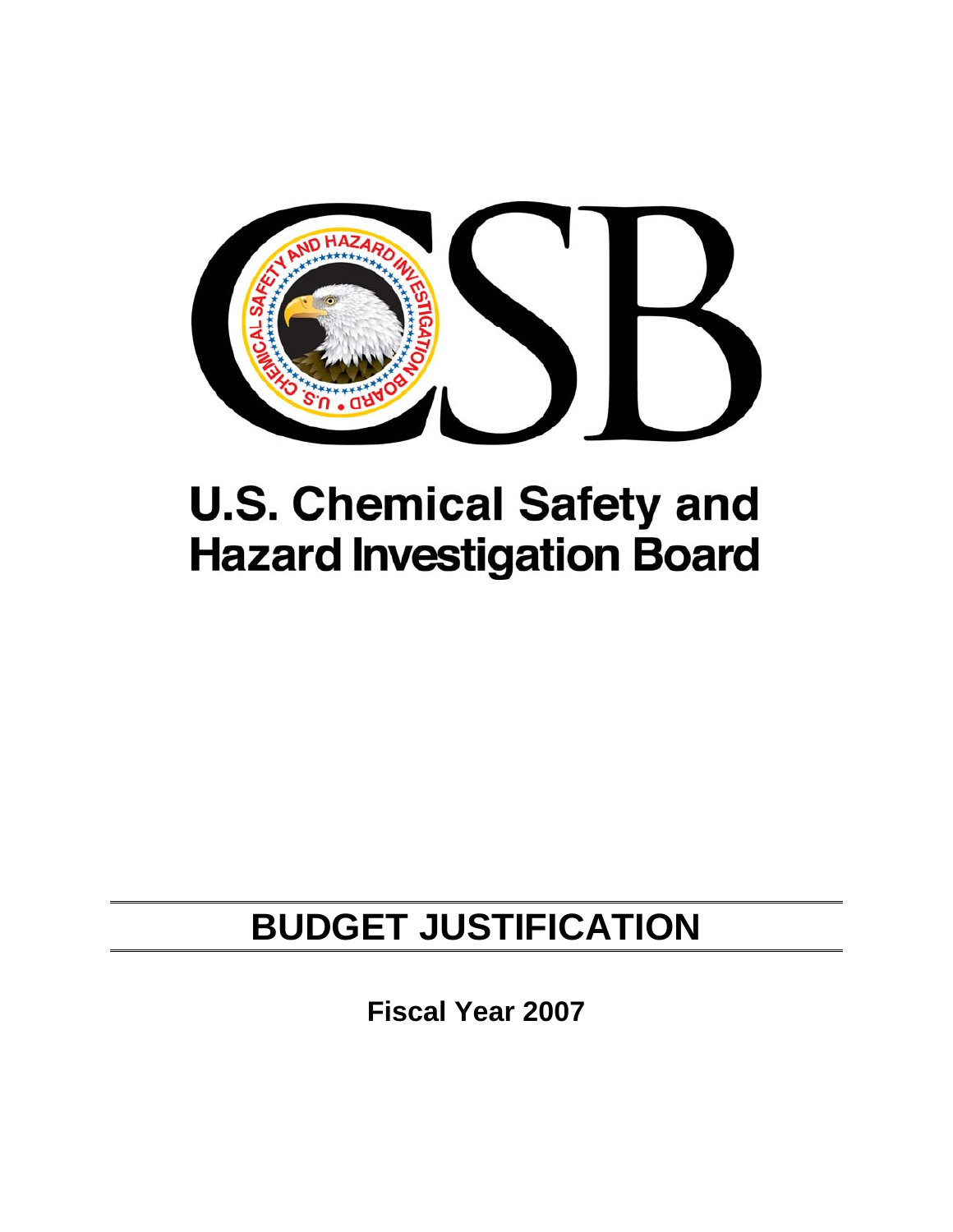## **Budget Justification for Fiscal Year 2007 U.S. Chemical Safety and Hazard Investigation Board (CSB) February 6, 2006**

## **Summary**

For fiscal year (FY) 2007, the CSB requests a budget of \$9.50 million, an increase of \$440,000 above the FY 2006 enacted level of \$9.06 million. The increase will allow funding for two additional Board members while preserving current CSB staff and programs at existing FY 2006 levels. Full funding of this request is necessary for the agency to continue its mission activities that protect lives, property, and the environment from deadly chemical accidents.

## **2005: A Year of Major Challenges and Achievements**

As the year began, the world observed the twentieth anniversary of the worst chemical accident in history, the toxic gas tragedy at a pesticide manufacturing plant in Bhopal, India, which killed thousands of members of the public. CSB Chairman Carolyn Merritt was a keynote speaker at an international event to commemorate the occasion. While praising the safety progress of the past two decades, Chairman Merritt called for further improvements to reduce hazards to workers, the public, and the environment. In the twentieth year after Bhopal, the CSB received reports of more than 600 chemical incidents at U.S. facilities.

In the United States, the year was marked by the worst chemical accident in more than a decade, the tragic explosion at the BP Texas City refinery on March 23, 2005. The accident took fifteen lives, injured more than 170 others, and caused economic losses in excess of \$1.5 billion.

CSB deployed its largest-ever team of investigators on the evening of March 23 and maintained a virtually continuous presence at the refinery through late July. The investigation has already proved to be the most expensive and complex in agency history, costing more than \$1.5 million during 2005.

On August 17, 2005, the Board issued the first recommendation designated "urgent" in its eightyear history, urging the BP Global Board of Directors to commission an independent panel to examine safety management systems, culture, and oversight at the company's five North American refineries in Ohio, Washington, Indiana, and California as well as Texas.

The Board cited a series of safety lapses at the Texas City site, including a decision to proceed with a unit startup despite pre-existing problems with safety alarms and instrumentation. BP promptly accepted the recommendation, and BP Group chief executive John Browne commented: "Today's recommendation from the CSB is a welcome development and we take it seriously. We will move speedily to appoint an independent panel and offer it every help to do its job. When it reports, we will act with equal speed to deal with its recommendations." On October 24, 2005, BP announced the appointment of an 11-member independent safety review panel chaired by former U.S. Secretary of State James A. Baker III. The panel immediately set to work and has conducted two public hearings and begun work on a survey of BP refinery workers throughout North America.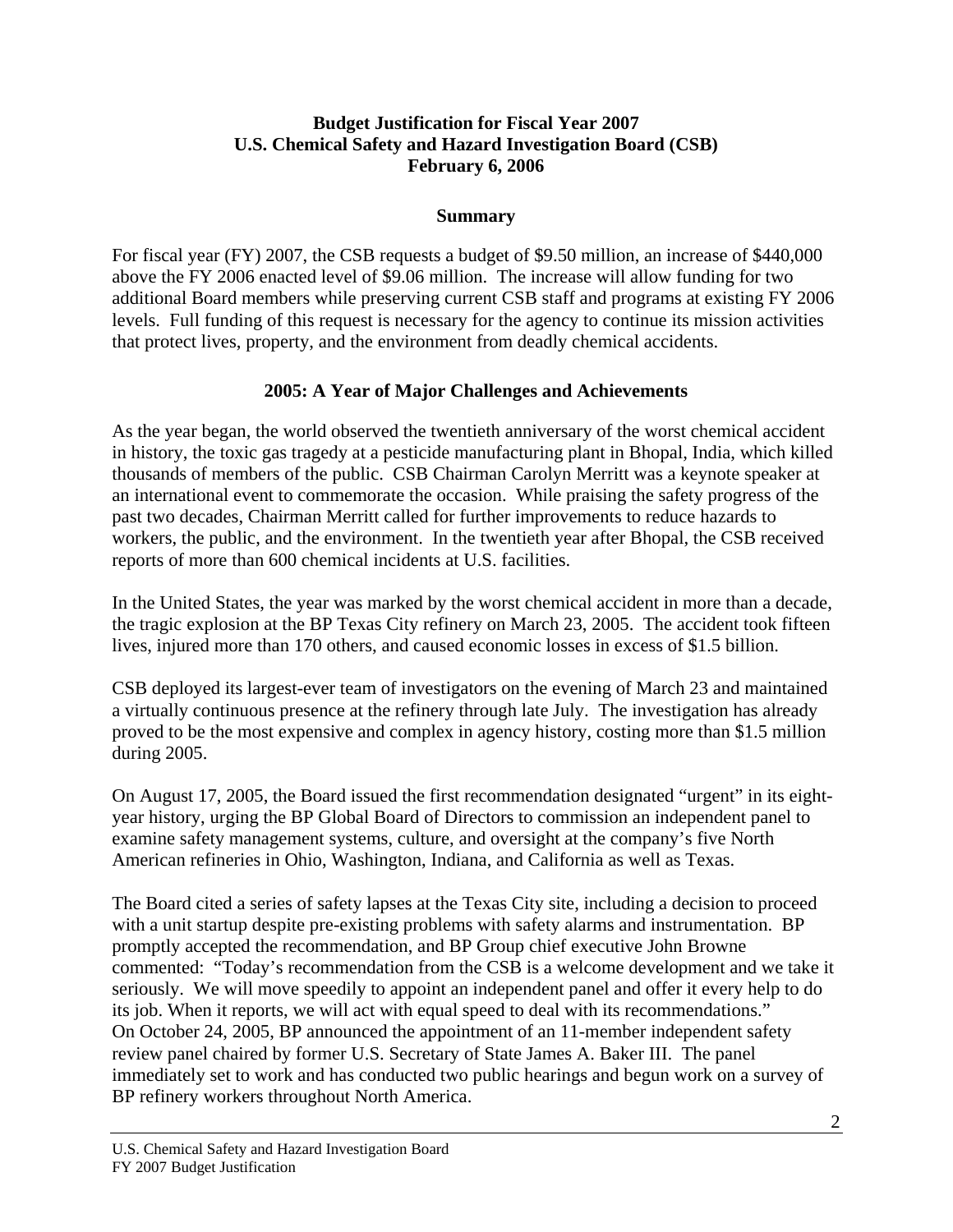The following day, October 25, the CSB issued its second-ever urgent recommendation. The Board called on the American Petroleum Institute (API), a leading trade organization, to establish a new recommended safety practice to prevent the placement of occupied trailers close to hazardous process equipment – a key safety issue uncovered in the Board's BP investigation.

On October 27, the Board convened a public meeting in Texas City to release preliminary findings from the investigation. The meeting was attended by about 175 members of the public, members of the news media, and government officials, and included poignant statements about the human impact of the accident.

The Board's investigation of the explosion at BP has received attention from around the world. Prompted by this case, the Board developed a collaboration with counterparts at the U.K. Health and Safety Executive (HSE), which then sent a representative to CSB headquarters for two weeks in November 2005. The Board has also entered into an agreement with a French counterpart, the Institut National Industriel et des Risques (INERIS), to send a French investigator to the CSB to participate in the BP investigation.

Other noteworthy events of the year included:

**January 25, 2005:** The CSB deployed investigators to an acetylene manufacturing and packaging site in Perth Amboy, New Jersey, where a powerful acetylene gas explosion killed three workers instantly. On January 26, 2006, the Board completed its investigation and issued a written safety bulletin and a safety video on acetylene hazards in an effort to prevent future accidents.

**February 15, 2005:** The CSB convened a large public meeting in London, Kentucky, to release its final report on the 2003 dust explosion at nearby CTA Acoustics, an accident which killed seven workers and injured 37 others. Two days after the CSB's public meeting, the Kentucky State Fire Marshal agreed to establish a comprehensive statewide inspection program for combustible dust-producing facilities, responding to one of the Board's recommendations.

**April 15, 2005:** CSB Chairman Merritt commended paper giant Georgia-Pacific for establishing a corporation-wide reactive chemical process safety program in response to a 2002 CSB safety recommendation.

**April 27, 2005:** Testifying before the Senate Homeland Security and Governmental Affairs Committee, CSB Chairman Merritt cited serious shortcomings in community emergency response to recent chemical releases and called for a comprehensive national review of emergency preparedness. In December 2005, Senators Collins and Lieberman introduced new chemical security legislation that focuses substantial attention on the emergency preparedness issues raised by Chairman Merritt.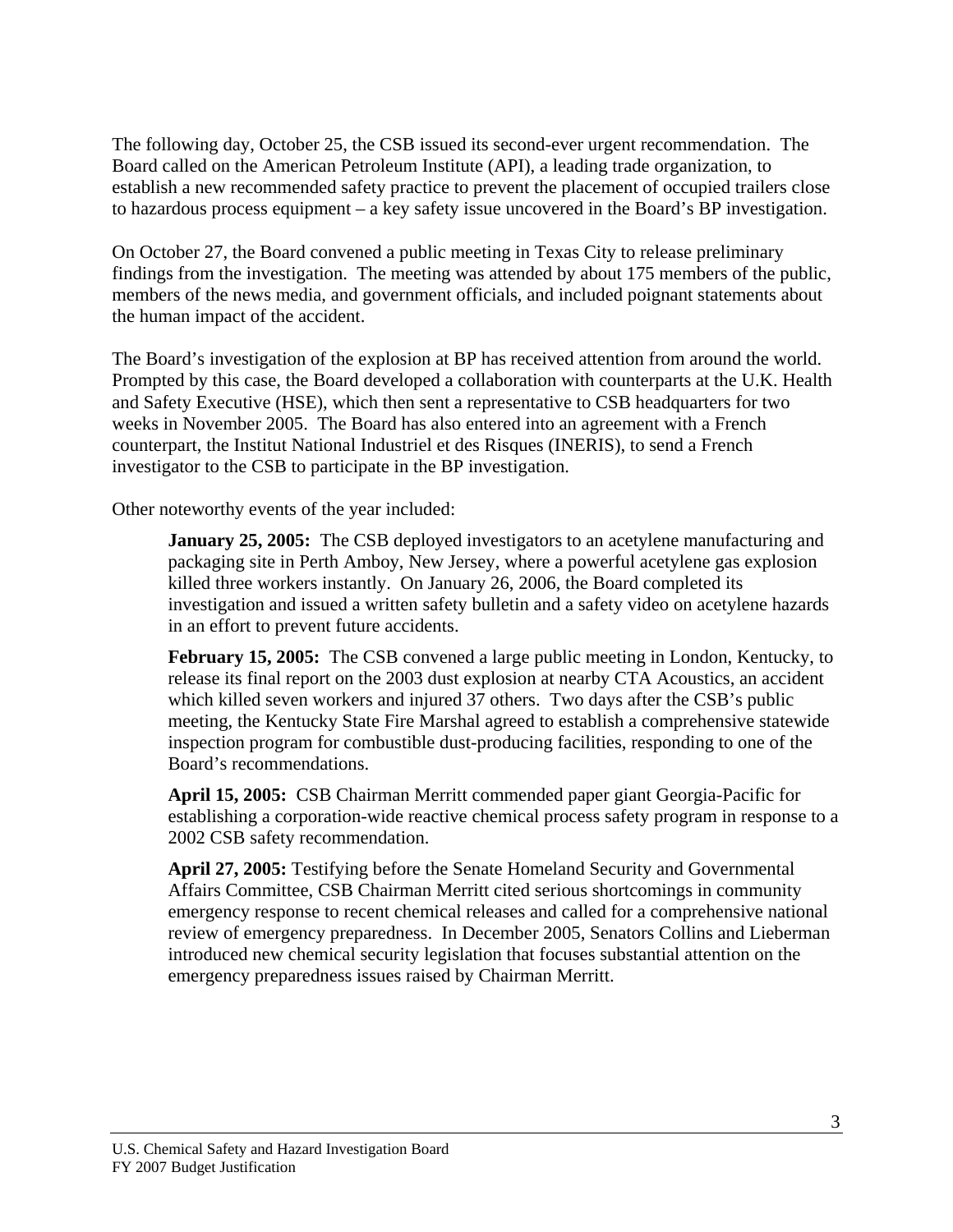**June 22, 2005:** The Board convened a day-long public hearing on the hazards of combustible dust explosions at industrial sites. At the public meeting, a North Carolina official described how the state will now require mandatory safety permits for dustproducing operations in response to a CSB recommendation from the investigation of the massive dust explosion at West Pharmaceutical Services in Kinston in 2003. The Kentucky State Fire Marshal detailed the state's new plan for inspecting businesses with dust explosion hazards, the result of CSB's investigation of the catastrophic accident at CTA Acoustics in Corbin.

**June 24, 2005:** An investigative team from the CSB deployed to the site of an acetylene gas repackaging facility in St. Louis, Missouri, where a cascade of explosions hurled dozens of metal cylinders into a surrounding residential neighborhood, destroying vehicles and damaging homes and other buildings.

**August 10, 2005:** The CSB released its final report on a July 2003 chlorine release from a stationary rail car at the Honeywell refrigerant plant in Baton Rouge. Remarkably the very next day, August 11, there was another chlorine release from a rail car at the facility, but this time – owing to new safety equipment recommended during the CSB investigation – the release was halted within 45 seconds, compared to a release of more than three hours' duration in July 2003.

**September 8, 2005:** The Board issued a special safety bulletin outlining precautions for restarting oil and chemical facilities damaged by Hurricane Katrina. The bulletin was immediately disseminated by the American Chemistry Council, the American Petroleum Institute, the Synthetic Organic Chemical Manufacturers Association, the Chlorine Institute, the National Petrochemical and Refiners Association, and other organizations.

**September 30, 2005:** With the conclusion of the fiscal year, the CSB marked a record closure rate for its safety recommendations. During FY 2005, some 54 safety recommendations were successfully closed based on acceptable actions by government agencies, companies, trade associations, labor groups, or other recipients. By comparison, 11 safety recommendations were successfully closed in FY 2004.

**October 5, 2005:** At a news conference in Huntington, Indiana, the Board released its final report on the fatal aluminum dust explosion at automotive parts maker Hayes Lemmerz, calling on the State of Indiana to increase training for fire safety inspectors and educate state businesses about dust explosion hazards.

**October 6, 2005:** About thirteen workers were injured at the Formosa Plastics complex in Point Comfort, Texas, when a forklift collided with a line containing highly flammable liquid propylene, resulting in a vapor cloud explosion. CSB investigators deployed to the site and are preparing a case study report on the incident, which caused as much as \$100 million in economic losses.

**October 26, 2005:** At a news conference in Albuquerque, New Mexico, the CSB issued a case study report on the hydrocarbon explosion at the Giant Industries refinery near Gallup, which injured six workers in April 2004. The report emphasized the importance of effective mechanical integrity programs and safe maintenance procedures in refineries and chemical plants.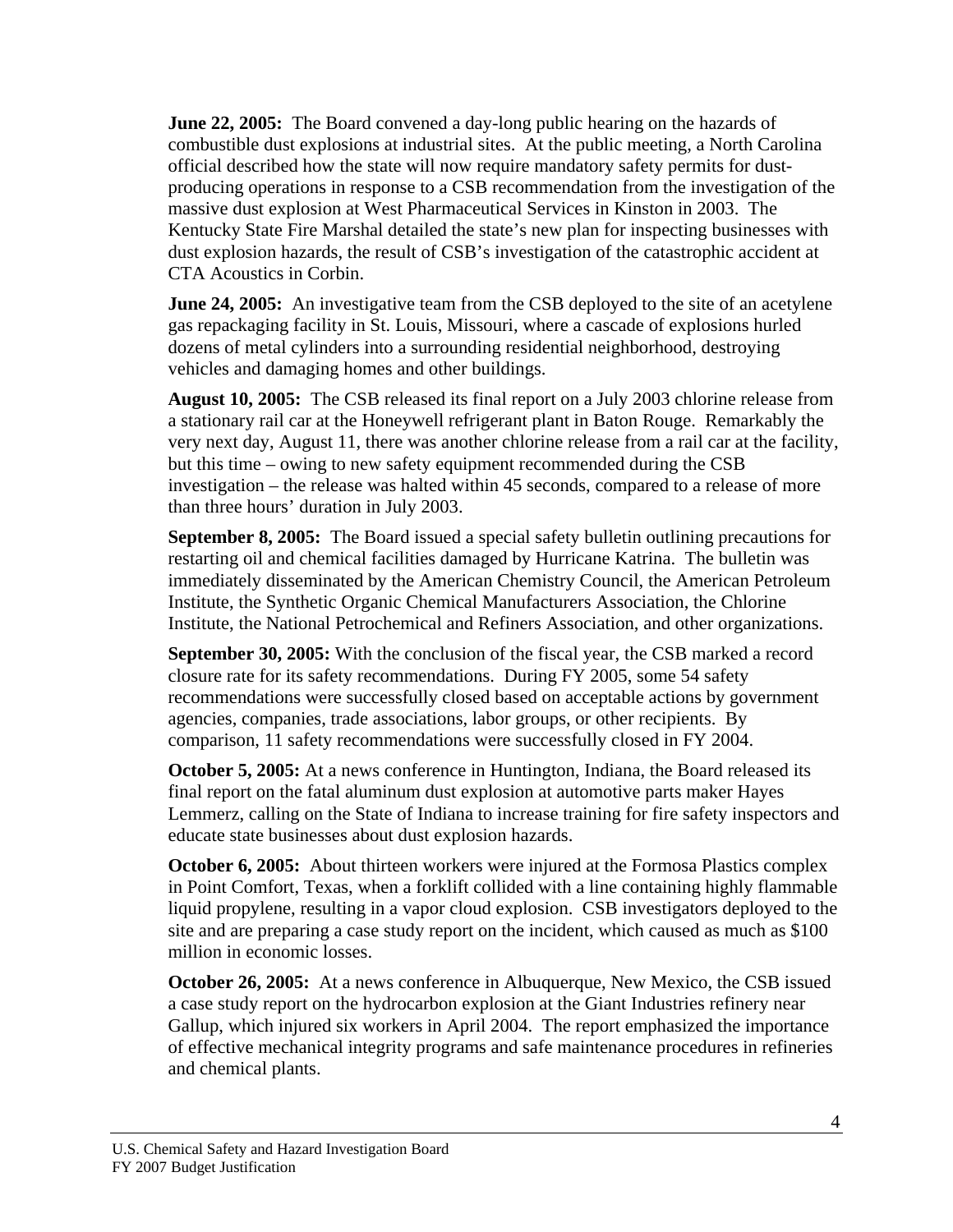**November 5, 2005:** Two workers were killed at the Valero Delaware City Refinery when they were overcome by nitrogen gas while performing maintenance on equipment. CSB investigators deployed to the site, and the Board decided to conduct a full investigation of the incident. The Board noted that nitrogen asphyxiation is a serious industrial hazard that, according to a 2003 CSB study, caused 80 deaths and 50 injuries in the U.S. over a ten-year period.

**December 21, 2005:** The CSB released three new safety videos, including a computer depiction of the accident at BP Texas City, available for downloading or live viewing through the Board's popular website, CSB.gov. During the first month, there were more than 200,000 viewings of the videos over the Internet.

**January 11, 2006:** Two municipal workers were fatally injured when methanol exploded inside a large storage tank at a city-owned water treatment facility in Daytona Beach, Florida. Workers were removing a hurricane-damaged roof above the tank of flammable liquid when sparks from a cutting torch evidently caused an explosion. The CSB launched a full investigation, focusing on whether the lack of federal or state safety regulations covering municipal facilities was a factor in the accident. The investigation will also examine the suitability of using aluminum flame arresters in corrosive marine environments.

## **Need for Federal Safety Investigations Remains High**

In July 2004, the CSB instituted a rigorous program for screening chemical incidents reported to the Board and for documenting the basis for deployment decisions. According to data accumulated during the first year of the screening program, from July 2004 to June 2005, the agency received notification of 645 chemical incidents from sources including the National Response Center, media reports, and other federal agencies including the NTSB. While the great majority of the 645 incidents were relatively minor and did not warrant federal root-cause investigations, there were 18 incidents that scored medium, medium/high, or high according to the agency's selection criteria. Most of these involved fatalities, serious injuries, or large-scale public evacuations.

Because of resource commitments and constraints, CSB investigators were deployed to six of the [1](#page-4-0)8 events scoring medium or above.<sup>1</sup> The major accident at the BP Texas City refinery -- which required the lengthy field deployment of more than half of CSB's staff investigators and as well as the costliest equipment testing program in agency history – placed a further drain on CSB's limited resources.

During FY 2005, there were a number of serious chemical incidents to which the agency did not deploy investigators due to a lack of available personnel or resources. Among the more noteworthy examples are:

<u>.</u>

<span id="page-4-0"></span> $<sup>1</sup>$  A detailed report on the agency's incident screening data is being provided to Congress and OMB along with this</sup> Budget Justification.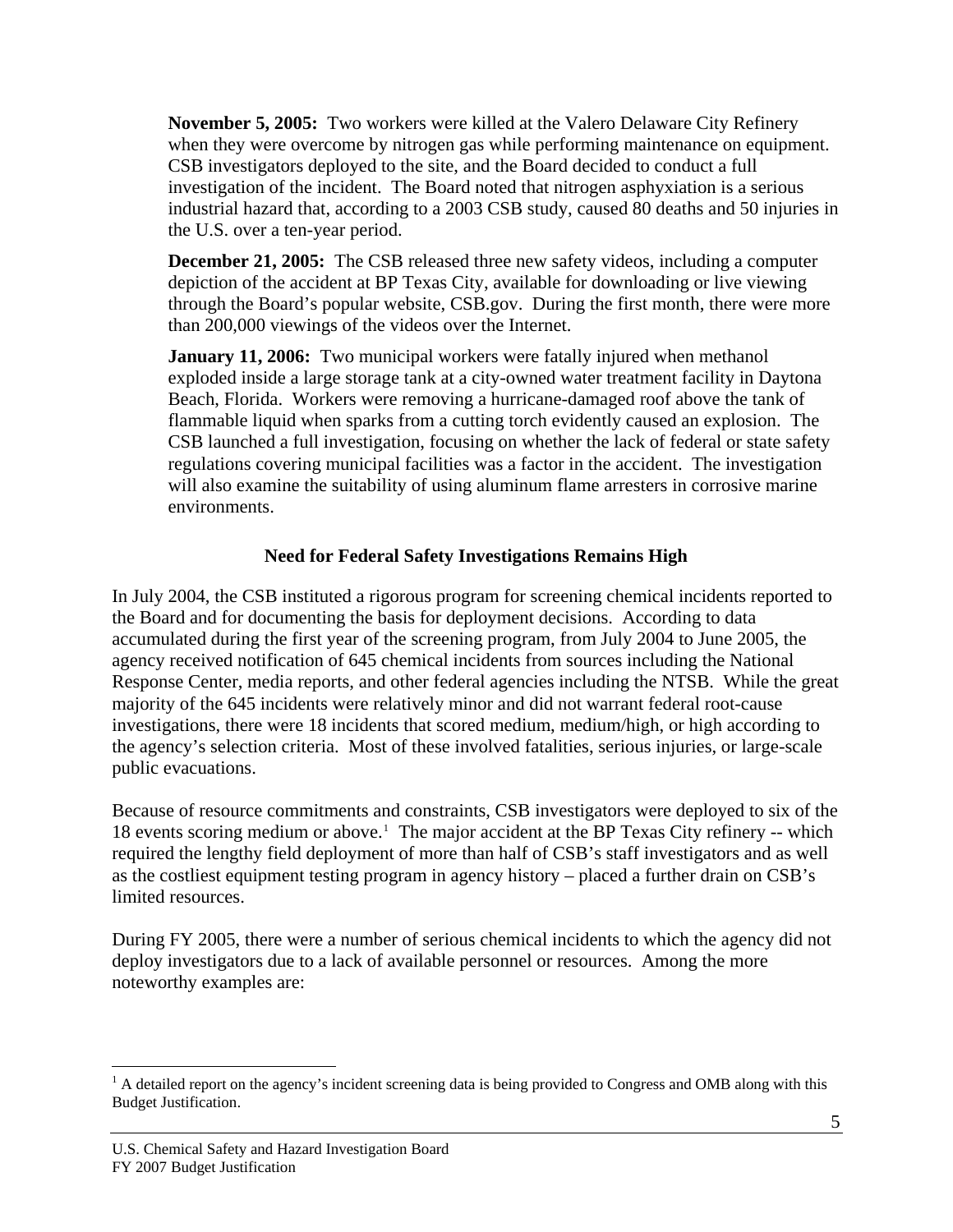**December 16, 2004, East Point, Georgia:** Thousands of residents were evacuated from their homes when an acetic acid vapor plume was released due to a chemical reaction inside a large acid storage tank.

**December 28, 2004, Muskogee, Oklahoma:** Two employees died when a fire and explosion occurred at a metal reprocessing plant.

**January 15, 2005, Anderson, Indiana:** An industrial magnesium fire forced the evacuation of over 5,000 residents.

**April 6, 2005, Fort Wayne, Indiana:** A combustible dust fire involving magnesium killed one worker and seriously injured three others.

**July 28, 2005, Fort Worth, Texas.** A series of explosions and fires at a solvent distributor destroyed the facility, injured four workers, and formed a smoke plume visible for 30 miles.

**August 9, 2005, Romulus, Michigan:** A massive explosion and fire at a Detroit-area hazardous materials recycling plant created a 500-foot high mushroom cloud and forced the evacuation of 1,100 homes within a one-mile radius. Twelve residents sought hospital treatment.

**August 25, 2005, North Perkin, Illinois:** A series of explosions at a propane distribution facility resulted in severe injuries to two workers and moderate injuries to another. Emergency responders closed down a major roadway and evacuated a half-mile radius area around the plant.

The Board believes that the public interest would be served by conducting root-cause investigations of a greater proportion of such serious accidents. To that end, the Board has continuously sought to improve the efficiency of its investigative process, has developed a comprehensive human capital plan, and in future years may request additional investigative positions.

## **Human Capital Plan Developed**

Consistent with federal guidance, the agency has worked throughout FY 2005 to develop a longterm human capital plan and vision. A committee of senior staff created the plan and presented it to the CSB chairman and board members. Principal elements of the plan include:

- reducing bureaucracy by eliminating the SES position of chief operating officer (COO) and expanding delegations to individual offices;
- restructuring and expanding the Office of Investigations to meet the agency's strategic goals, by creating four self-sufficient investigative teams, each headed by a designated Lead Investigator;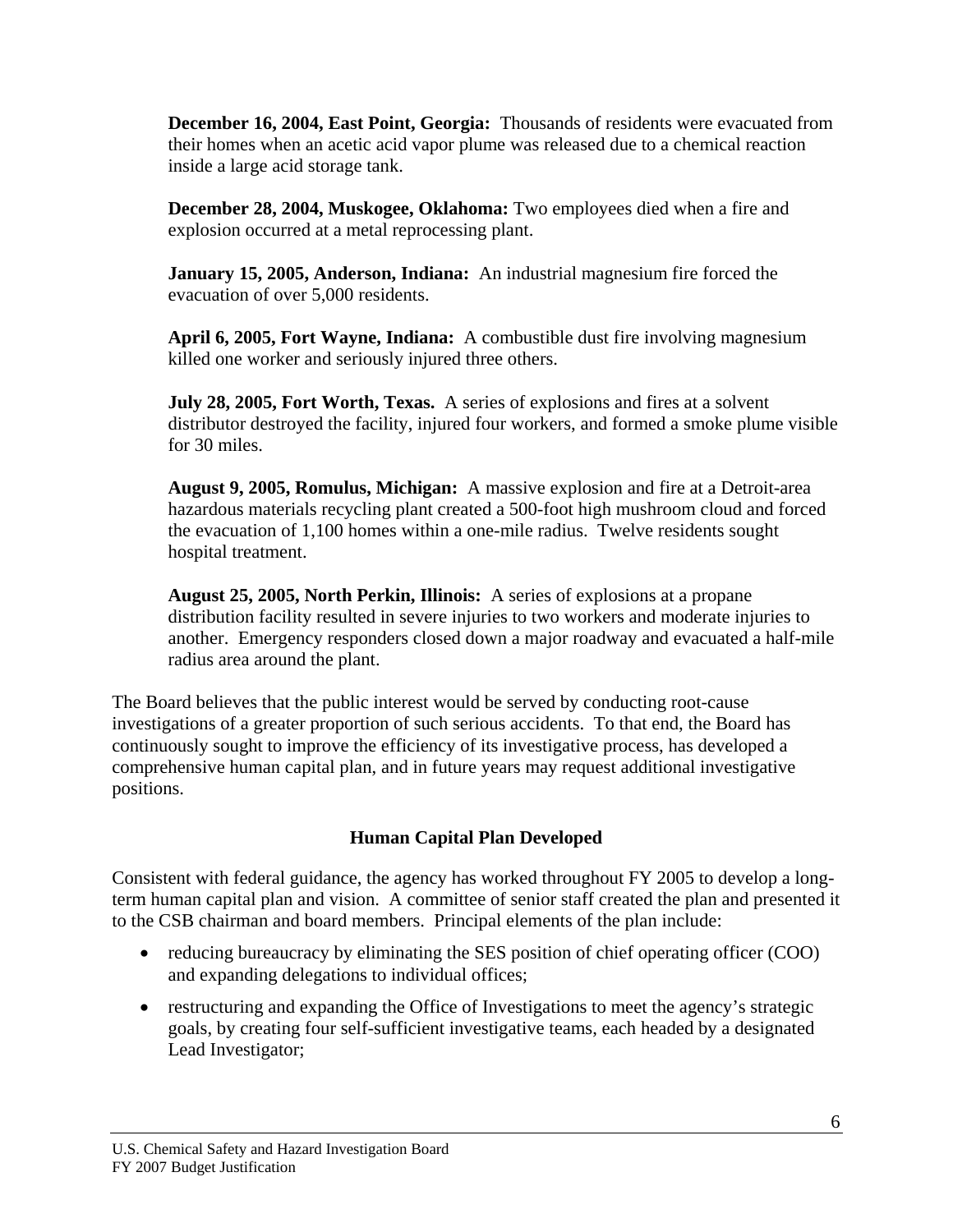- emphasizing hiring at the entry-level (GS-7/9), particularly through the federal career intern program;
- establishing a future goal of a separate Office of Safety Studies with distinct skill sets to take over the conduct of broader studies, surveys, and data analyses from the Office of Investigations.

Many aspects of the plan are already being implemented. Following the departure of the former COO in November 2004, no replacement was hired and administrative authorities were vested in a staff leadership team overseen by the CSB chairman. Eight highly talented recent college graduates have been hired at the GS-7 level as investigators, recommendations specialists, or public affairs specialists through the federal career intern program.

## **FY 2007 Request**

The Board recognizes the extraordinary pressure on the federal budget during the coming fiscal year due to the costs of the disaster relief and war efforts. The Board has therefore deferred requesting any of the new programs or personnel that were contemplated in the agency's preliminary budget request in September 2005.

The CSB request for FY 2007 has similar assumptions to those in the President's FY 2007 budget request. However, we believe that slightly higher amounts are required in order to maintain current staff and programs, and thus we request a total of \$9.5 million, compared to \$9.1 million in the President's request, and \$9.06 million in the current year budget.

The CSB currently has 41 federal employees, including three Board members. The agency also has a number of on-site contractors. Included among these contractors are two (an information technology specialist and a financial assistant) whose positions have been slated for conversion to federal employee status within the next quarter, for operational as well as budgetary reasons. In effect, the CSB already has 43 employees *without* the filling of the two vacant Board seats, and when those seats are filled the agency will have 45 employees. The President's request, however, is based upon 43 employees in FY 2007, including five Board members. Accordingly, if the President's request of \$9.1 million is enacted and the vacant Board seats are filled before or during FY 2007, the agency would need to eliminate current staff positions.

A net increase of \$164,000 is required to fully fund the two vacant Board seats.<sup>[2](#page-6-0)</sup> A total of \$92,000 is required to offset an expected 2.2% cost-of-living increase for federal employees in January 2007. In addition, the agency has been notified of increases to its fixed costs including rent, procurement, and personnel services that total \$44,000. Finally, variable costs (contracts) are projected to increase by a total of \$136,000, including \$41,000 for core skills training of investigators. A chart below presents a more detailed analysis of change in the budget.

<span id="page-6-0"></span><sup>1</sup> <sup>2</sup> The annual cost of two Board members, who by statute are paid at the EX-4 level, is \$380,000 including compensation and benefits. The CSB requests a net increase of only \$164,000 because the agency's FY 2006 budget included part-year funding for the two vacant seats, and compensation and benefits for other positions was reduced by \$66,000 after revising the FY 2007 staffing plan.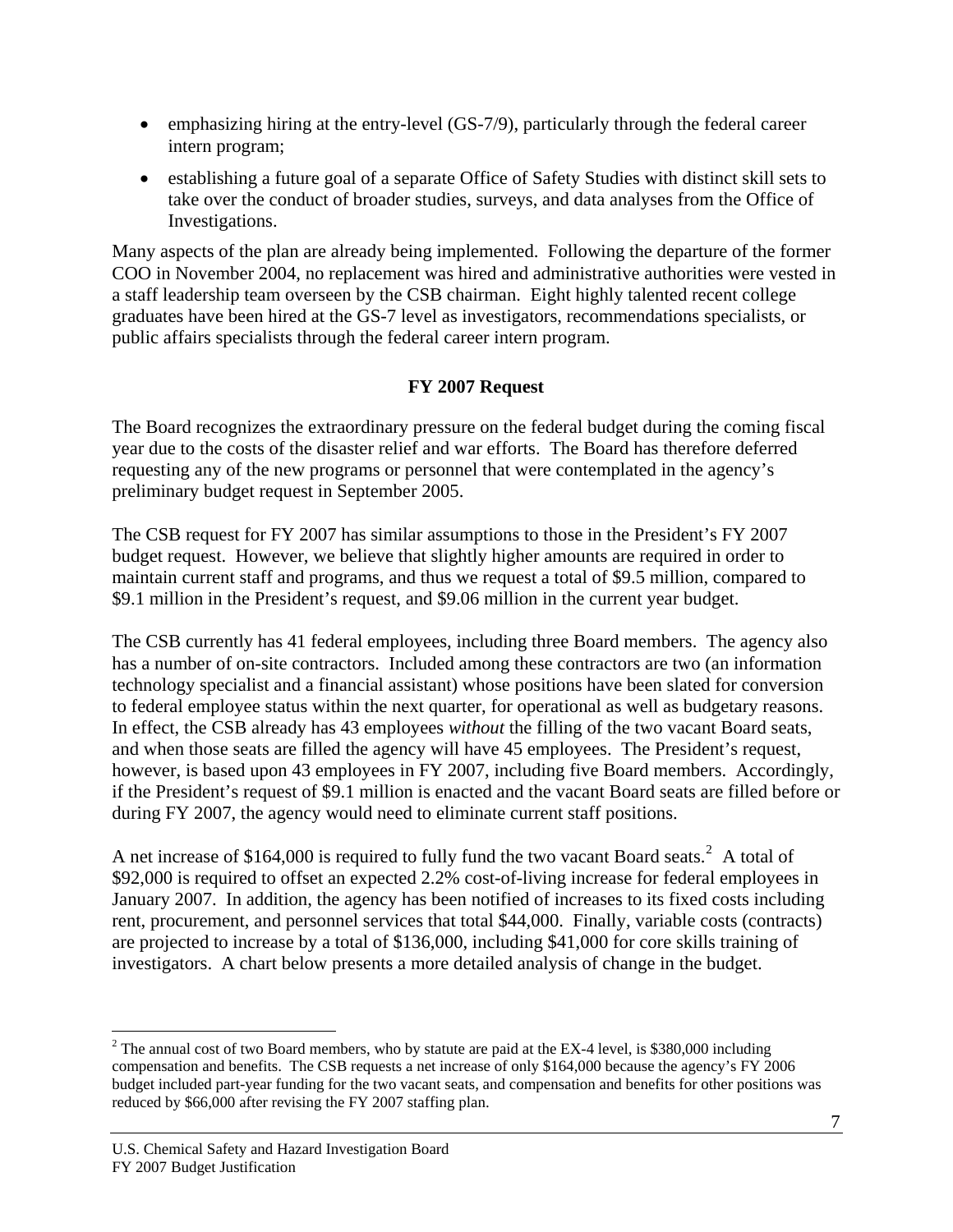### **Status of Emergency Fund**

The agency currently has a no-year emergency fund for investigations totaling \$847,000. The agency is not currently requesting any change to this fund. Thus far, the CSB has been able to fund the extraordinary costs associated with its BP Texas City investigation through reprogramming of existing funds without drawing down the emergency fund. The bulk of BPrelated costs were incurred in FY 2005, and the costs projected for FY 2006 are lower than initial estimates.

However, the agency notes that its investigative contract budget for FY 2006 is relatively small at \$237,000, of which \$152,000 has already been spent (including \$142,000 for BP-related contracts). Depending upon the cost of new investigations launched during the remainder of FY 2006, the investigative contract budget may well be exhausted, in which case the agency intends to draw upon the emergency fund. Should this need arise, the Board will immediately inform the Committees and the Office of Management and Budget.

#### **Conclusion**

The CSB performs essential services to the nation by investigating major chemical accidents, issuing and closing safety recommendations, and broadly disseminating the lessons learned in the hope of preventing future tragedies. The cost of even a single major accident can be measured in billions of dollars: the March 2005 accident at BP Texas City, for example, has reportedly cost \$700 million for compensation of victims, \$200 million in damage to equipment, and \$900 million in lost profit from the related shutdown of the refinery.<sup>[3](#page-7-0)</sup> By comparison, the CSB's budget request is a modest and prudent investment in preventing these disasters.

1

<span id="page-7-0"></span> $3$  The Texas City refinery was shut down in September as Hurricane Rita approached, following additional process accidents in July and August 2005. The refinery, which supplied 3% of the nation's gasoline, has remained shuttered while safety improvements and storm repairs are underway.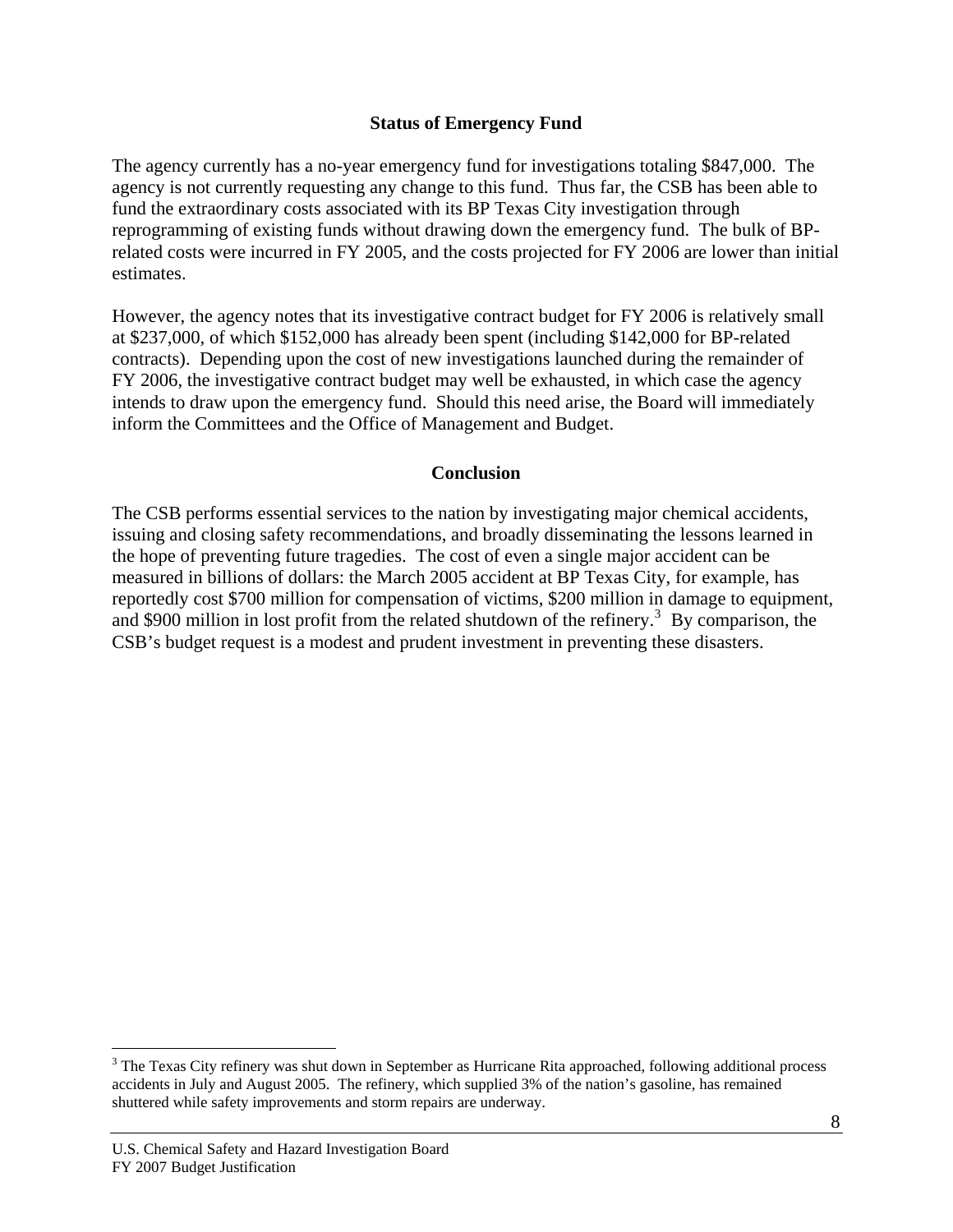#### **Recommended Appropriations Language**

#### **CHEMICAL SAFETY AND HAZARD INVESTIGATION BOARD**  *Federal Funds*

#### **General and special funds**

#### CHEMICAL SAFETY AND HAZARD INVESTIGATION BOARD

#### **SALARIES AND EXPENSES**

For necessary expenses in carrying out activities pursuant to section  $112(r)(6)$  of the Clean Air Act, as amended, including hire of passenger vehicles, uniforms or allowances therefore, as authorized by 5 U.S.C. 5901-5902, and for services authorized by 5 U.S.C. 3109 but at rates for individuals not to exceed the per diem equivalent to the maximum rate payable for senior level positions under 5 U.S.C. 5376, [\$9,200,000] *\$9,500,000*: Provided, That the Chemical Safety and Hazard Investigation Board [(Board)] shall have not more than three career Senior Executive Service positions[: Provided further, That notwithstanding any other provision of law, the individual appointed to the position of Inspector General of the Environmental Protection Agency (EPA) shall, by virtue of such appointment, also hold the position of Inspector General of the Board: Provided further, That notwithstanding any other provision of law, the Inspector General of the Board shall utilize personnel of the Office of Inspector General of EPA in performing the duties of the Inspector General of the Board, and shall not appoint any individuals to positions within the Board].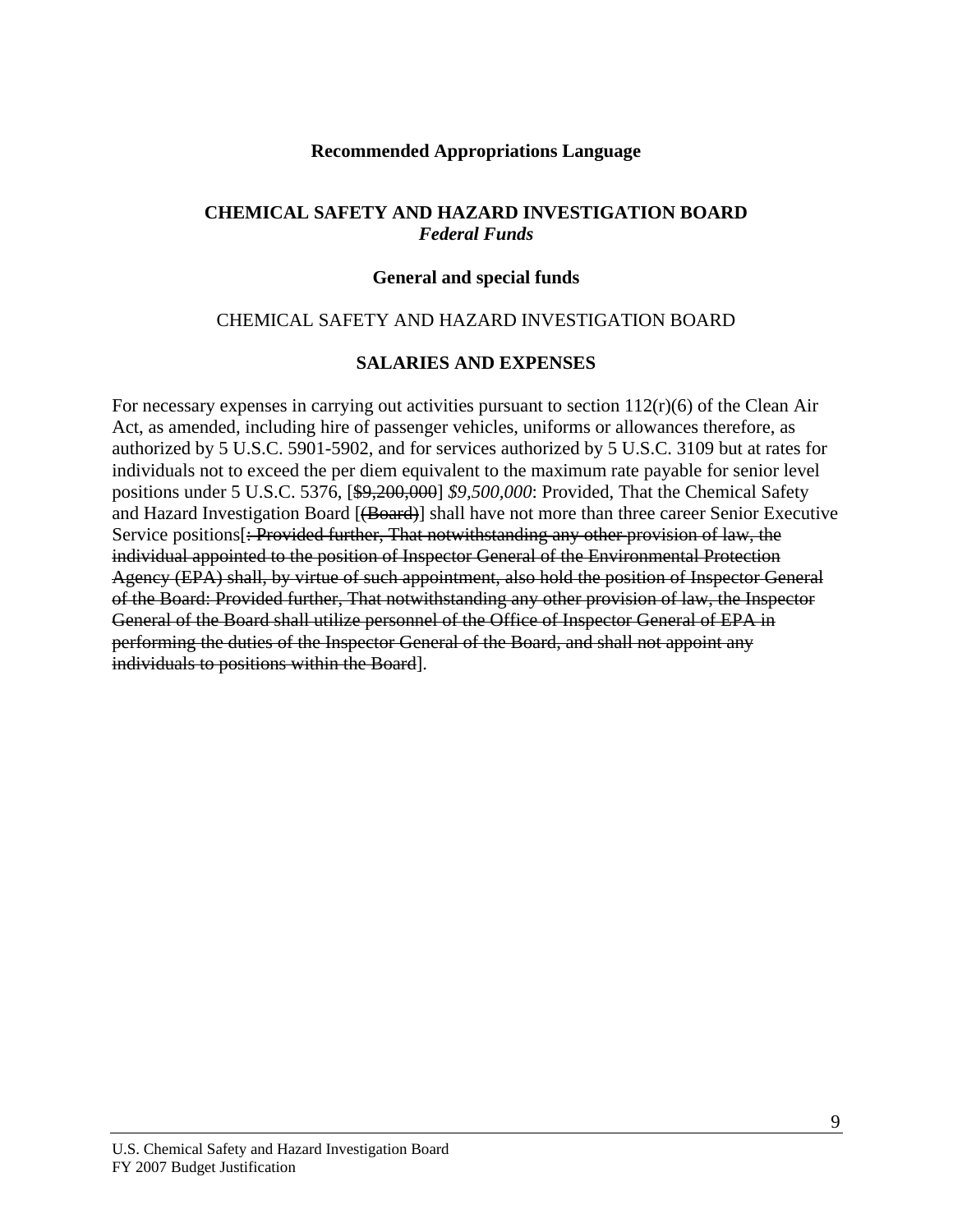## **CHEMICAL SAFETY AND HAZARD INVESTIGATION BOARD**

## **FISCAL YEAR SALARIES & EXPENSES**

(in thousands of dollars)

|                                              | <b>FY 2005</b><br><b>Actual</b> | <b>FY 2006</b><br><b>Budget</b> | <b>FY 2007</b><br><b>Request</b> |
|----------------------------------------------|---------------------------------|---------------------------------|----------------------------------|
| <b>Personnel Compensation &amp; Benefits</b> | \$5,008                         | \$5,826                         | 6,082<br>\$                      |
| <b>Contract Employees</b>                    | 799                             | 707                             | 707                              |
| <b>Fixed Costs</b>                           |                                 |                                 |                                  |
| Rent, Communications, & Utilities            | 715                             | 755                             | 772                              |
| <b>Interagency Services</b>                  | 629                             | 467                             | 493                              |
| Maintenance                                  | 28                              | 54                              | 55                               |
| <b>Total Fixed Costs</b>                     | 1,372                           | 1,276                           | 1,320                            |
| <b>Variable Costs</b>                        |                                 |                                 |                                  |
| Travel & Transportation                      | 326                             | 310                             | 334                              |
| Rent, Communications, & Utilities            | 68                              | 74                              | 75                               |
| Printing                                     | 30                              | 29                              | 29                               |
| <b>Other Services</b>                        | 1,263                           | 687                             | 792                              |
| Supplies                                     | 104                             | 142                             | 148                              |
| Equipment                                    | 30                              | 13                              | 13                               |
| <b>Total Variable Costs</b>                  | 1,821                           | 1,255                           | 1,391                            |
| <b>Total Costs</b>                           | 9,000<br>\$                     | \$9,064                         | \$9,500                          |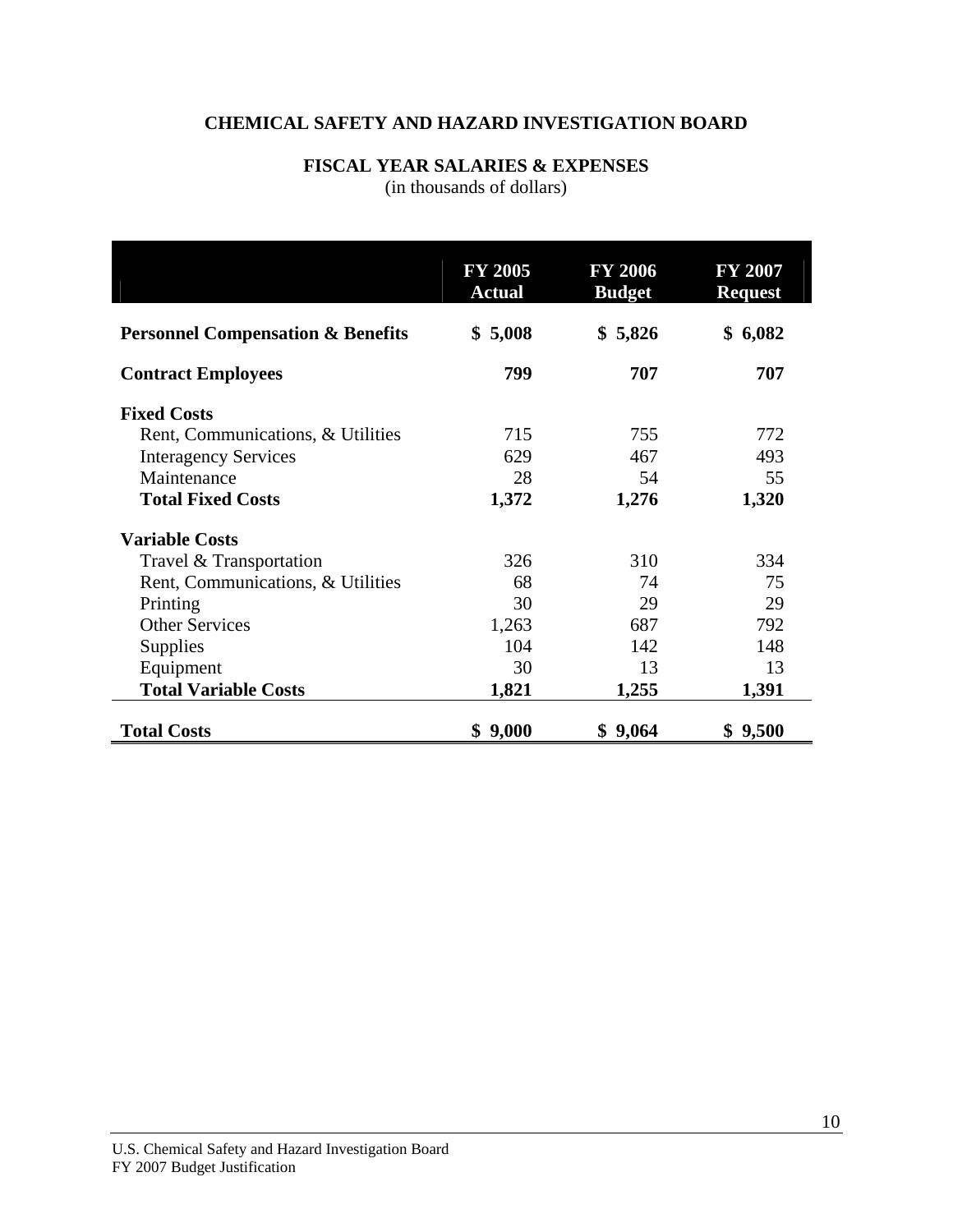## **Salaries and Expenses**

## **Analysis of Change**

*(in thousands of dollars)* 

*FY 2006 Appropriation (Salaries & Expenses) ........................................................\$ 9,064* 

## *Summary of Adjustments to Base and Built-In Changes*

## **Personnel Cost Increases**<sup>1</sup>

#### **Fixed Cost Increases**

#### **Variable Cost Increases**

**Total FY 2007 Appropriation Request ................................................................\$ 9,500** 

<sup>1</sup> Benefits are calculated at 27 percent of base pay.<br><sup>2</sup> FY 2007 pay increase estimated at 2.2 percent of base pay.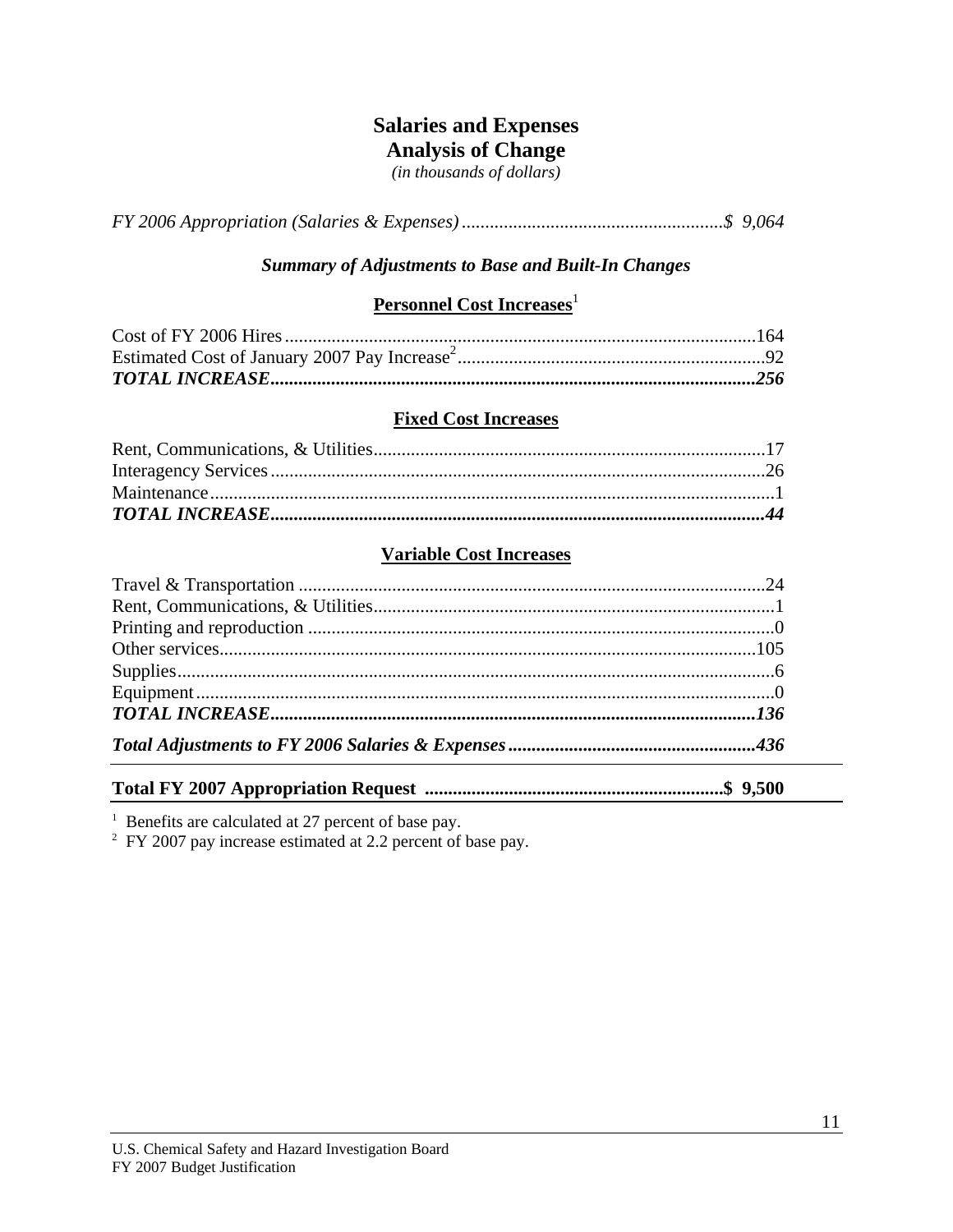## **Analysis of Change**

(Significant Adjustments)

**Personnel costs**: The FY 2007 budget for personnel costs reflects increases to fully fund positions which will be filled in FY 2006, and for the projected January 2007 pay increase. An increase of \$230,000 is needed to fully fund Board Member positions that were vacant at the start of FY 2006. The CSB also reviewed and revised the staffing plan and as a result, decreased staffing cost by \$66,000. As a result, the net cost of the FY 2006 hires is \$164,000. In addition, an increase of \$92,000 is required to fund a projected January 2007 pay increase.

**Rent:** An increase of \$17,000 is required to fund annual rent and operating expense increase.

**Interagency Services**: An increase of \$26,000 is required to fund planned cost increases from the Bureau of Public Debt (This is the third year of a five year cost adjustment).

**Travel**: An increase of \$24,000 is needed to cover escalating transportation costs.

**Other Services**: An increase of \$41,000 is requested for required investigator training. In FY 2006 a core training curriculum is under development and additional funding is requested to fund courses within the curriculum. An increase of \$61,000 is projected for web video hosting, producing animations and safety videos, and public affairs services formerly done by a federal employee. The remaining \$3,000 is to fund expected small increases in a variety of areas.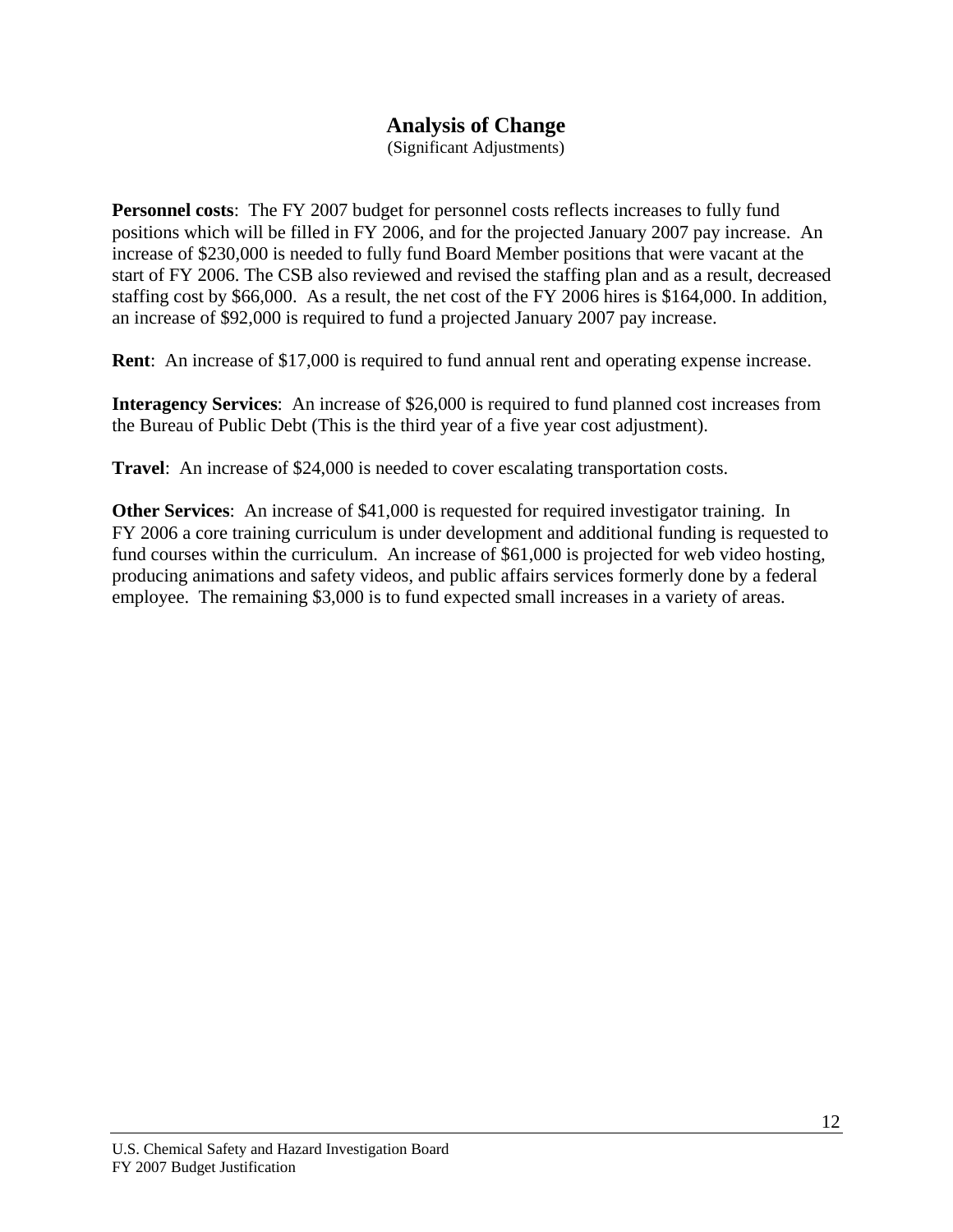| <b>Fiscal Year</b> | <b>One-Year</b><br><b>Funds</b> | <b>Two-Year</b><br><b>Funds</b> | <b>Total</b><br><b>Funds</b> |  |
|--------------------|---------------------------------|---------------------------------|------------------------------|--|
| 1998               | \$4.00                          | \$0.00                          | \$4.00                       |  |
| 1999               | 6.50                            | 0.00                            | 6.50                         |  |
| 2000               | 7.97                            | 0.00                            | 7.97                         |  |
| 2001               | 4.99                            | 2.49                            | 7.48                         |  |
| 2002               | 5.34                            | 2.50                            | 7.84                         |  |
| 2003               | 7.31                            | 0.50                            | 7.81                         |  |
| 2004               | 8.20                            | 0.00                            | 8.20                         |  |
| 2005               | 9.03                            | 0.00                            | 9.03                         |  |
| 2006               | 9.06                            | 0.00                            | 9.06                         |  |
| 2007*              | 9.50                            | 0.00                            | 9.50                         |  |

## **Salaries and Expenses**

\* Request

## **Emergency Fund\*\***

| <b>Fiscal Year</b> | <b>New</b><br><b>Funding</b> | Amount<br><b>Spent to Date</b> | <b>Total</b><br><b>Available</b> |
|--------------------|------------------------------|--------------------------------|----------------------------------|
| 2004               | \$0.44                       | \$0.00                         | \$0.44                           |
| 2005               | 0.40                         | 0.00                           | 0.84                             |

\*\* The Emergency Fund was established in FY 2004. It provides a funding mechanism so periodic accident investigation cost fluctuations can be met without delaying critical phases of the investigations. It is no-year funding, meaning it is available until expended.